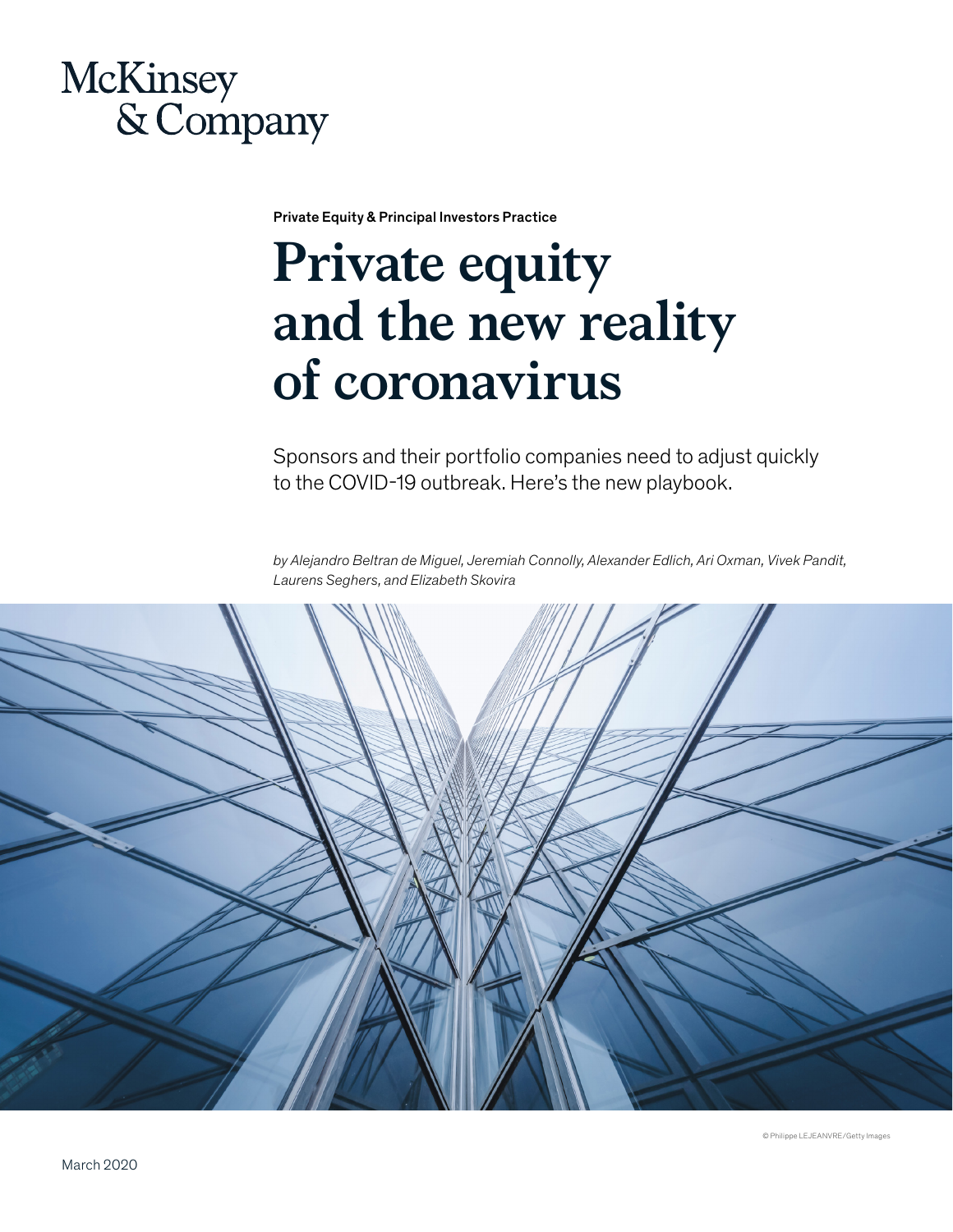#### COVID-19 is an enormous global humanitarian

challenge. Millions of health professionals are battling the disease, caused by the coronavirus (SARS-CoV-2), and putting their own lives at risk. Governments and industries around the world are working together to understand and address the challenge, support victims and their families and communities, and search for treatments and a vaccine.

The economic damage is becoming palpable. Every business, large and small, is coming to grips with the unfolding crisis (see McKinsey's global perspective on the implications for business on McKinsey. com). Private equity (PE) firms and their portfolio companies come into the crisis riding a decade-long wave of growing transaction volumes, valuations, and fundraising. That position of strength may prove a bulwark in the months ahead, especially for firms that have exercised prudence recently. But there are also fault lines in private markets: deal leverage recently reached a new high, and multiples paid in recent months reached a multiyear high.

Every industry needs to respond to the crisis including private equity. This article provides an outline of the emerging playbooks for both PE firms and their portfolio companies.

#### **Firm actions and priorities**

For many experienced investors, a crisis is not uncharted territory. But the COVID-19 outbreak is fundamentally unique in its disruption of core working processes. Every sponsor needs to make five kinds of adjustments; some leading firms are already taking several of these steps.

#### Take care of employees

PE firms need to make sure that colleagues can prioritize their own and their families' health, energy, and stress levels, in line with guidelines from the relevant public-health organizations. Many firms are already investing heavily in the blocking-and-tackling needed to expand remote technology and backoffice infrastructure (for example, by adding VPN access and extending help-desk hours). We have seen others planning to enhance virtual training (to

come back from the crisis with a better-skilled team) and adding benefits such as telehealth services.

Many of the tools, even if they have been in use for a while, will be unfamiliar to colleagues. Firms need to provide appropriate training for all employees to get comfortable with this new operating model and to make sure they can do their jobs remotely.

Firm leaders need to role-model the emerging best practices and ensure their presence (through videoconferences or more frequent informal calls) to maintain both organizational connectedness and ongoing critical activities.

#### Ensure continuity of critical processes

PE firms need to keep crucial machinery running; they should continue to assess the investment pipeline, conduct investmentcommittee discussions, and manage all other essential processes through videoconferencing. Similarly, they can continue regularly interacting with portfolio-company leaders through videoconferencing and shift to conducting board and review meetings virtually.

Firms might consider increasing the frequency of interactions, thus reducing lead time on agreed actions. This would allow maximum flexibility and agility for responding to fast-emerging challenges and making quick, risk-mitigating decisions (such as halting an exit).

#### Prioritize the portfolio

Sponsors are looking for clarity on the areas in which portfolio companies urgently need support and, when appropriate, course correction. Of course, the industry sector in which a portfolio company operates will be a strong determinant of how it will be affected. Some portfolio companies in healthcare or retail are part of the front-line response or provide critical products and services; ensuring that their supply chains are operating at peak performance is essential. Others (such as travel and hospitality companies) are experiencing immediate and unthinkable drops in consumer demand. Since most sponsors have limited resources to share with their owned companies (such as liquidity, operating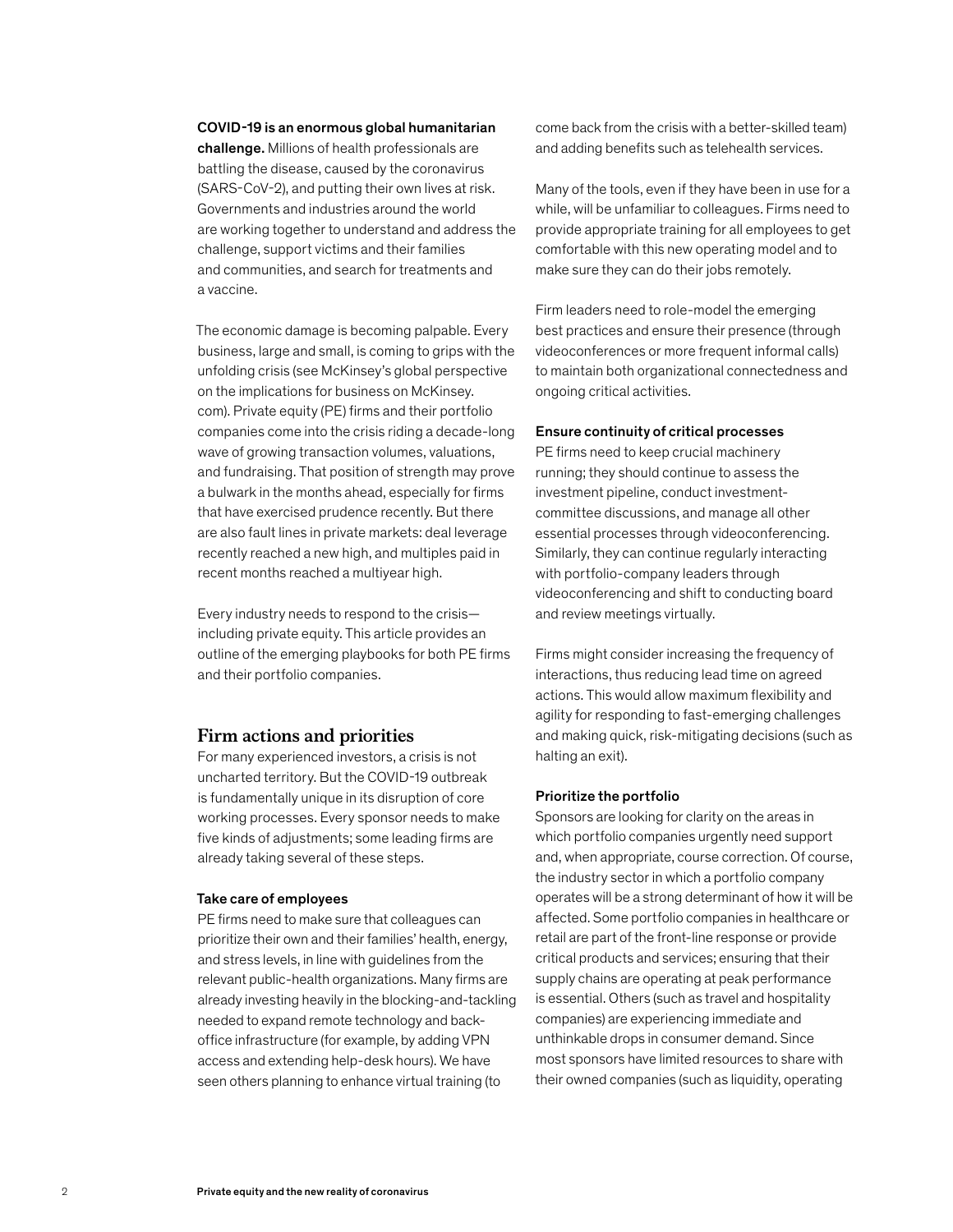executives to provide leadership and execution support, and critical relationships with other organizations), they will need to decide where best to allocate time and resources.

A handy way to prioritize is to consider six indicators of disproportionate risk or impact (Exhibit 1). These aren't exhaustive, and they may change as the crisis unfolds. But these are the six that sponsors are currently using successfully. These six dimensions can quickly identify portfolio companies that require more support. For example, some sponsors whose portfolio companies are dependent on international supply chains have rapidly identified a need to **new reality** retrain develop regional alternatives for critical parts to maintain operations.

While some portfolio companies require support to address risks, others may be experiencing countercyclical support. Some might be able to make incredible differences to society—say, through supply-chain improvements. And some may have opportunities to restructure their balance sheets in fluctuating financial markets. For example, some manufacturing companies have found ways to shift production toward critical necessities or medical products that are in short supply, while some retailers are finding innovative ways to meet unprecedented consumer demand in an orderly manner. For example, a field-services company is retraining its maintenance workers to handle break/ fix calls to keep critical retailing infrastructure up and running.

#### Exhibit 1

#### **Six indicators can prioritize support to portfolio companies.**



Checklist of questions

to help customers or others?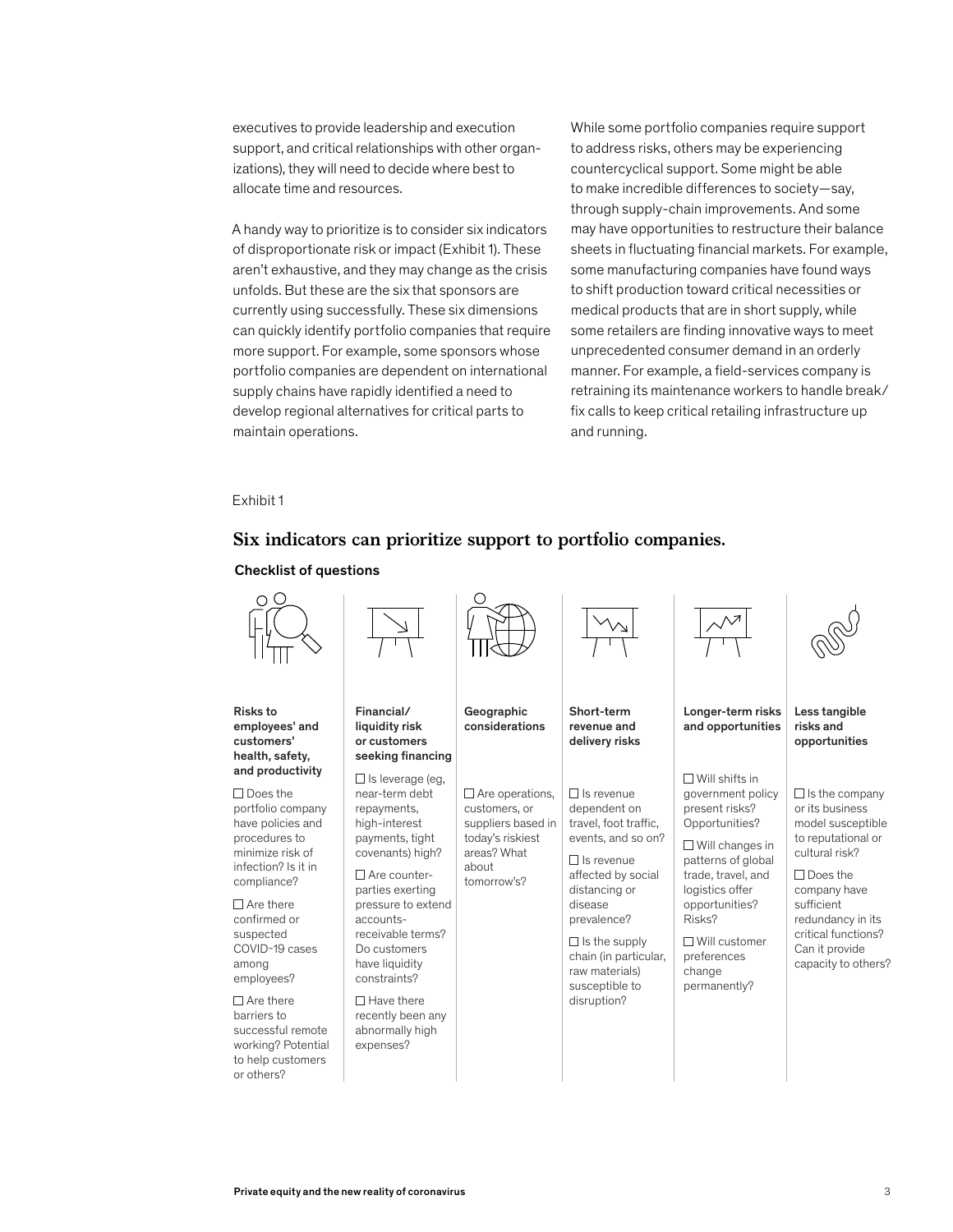## **Now is the time to consider investment and portfolio actions in the context of the unfolding humanitarian crisis.**

Finally, sponsors can use this prioritization exercise to bolster the confidence of their management teams, reassuring them that support will be provided where necessary.

#### Assess investment strategy, asset allocation, and financing

The current financial-market displacement and equity valuations have undoubtedly created potential investments for sponsors with dry powder. It is difficult to determine which of these will be actionable, not least because obtaining debt finance for buyouts could be challenging. In some cases, sponsors may move ahead, even with limited information. But many sponsors are preparing for a broader range of investments. These can include debt or other rescue financing for companies suffering the brunt of the crisis and other situations that are outside the norm for controlequity investors. Either strategy will require an agile investment process in order to move quickly when potential investments arise.

One final note on investment strategy: COVID-19 has proved again that black swans exist. Investors would do well to consider a wider range of disruptive scenarios when considering new investments.

#### Support your limited partners and consider your stakeholders

Limited partners crave insights from their investment managers during crises. Some sponsors are supplementing market updates with

communication on additional topics relevant to their board and public stakeholders, reinforcing the value and credibility of in-place risk-management and preparedness practices.

Now is also the time to consider investment and portfolio actions in the context of the unfolding humanitarian crisis. At a time when public expectations of business's role in society are shifting rapidly, firms should consider doubling-down on their commitments to environmental, social, and governance (ESG)-related investing and evaluate their actions through a lens of social citizenship, taking a long view as they plot their course.

#### **Portfolio-company actions and priorities**

Many portfolio companies are engaging in some or all of five priorities: workforce protection and productivity, managing financial and liquidity risk, stabilizing operations, engaging with customers, and preparing for recovery and growth. Workforce protection is a must for every company; the others will vary by sector (medical companies and hospitals may focus their resources on supply chain and operations; travel and leisure companies, as well as oil and gas companies, on liquidity risk; tech companies on supply chain; and critical-goods retailers on customers and growth).

These five priorities are typically coordinated by a central team (Exhibit 2).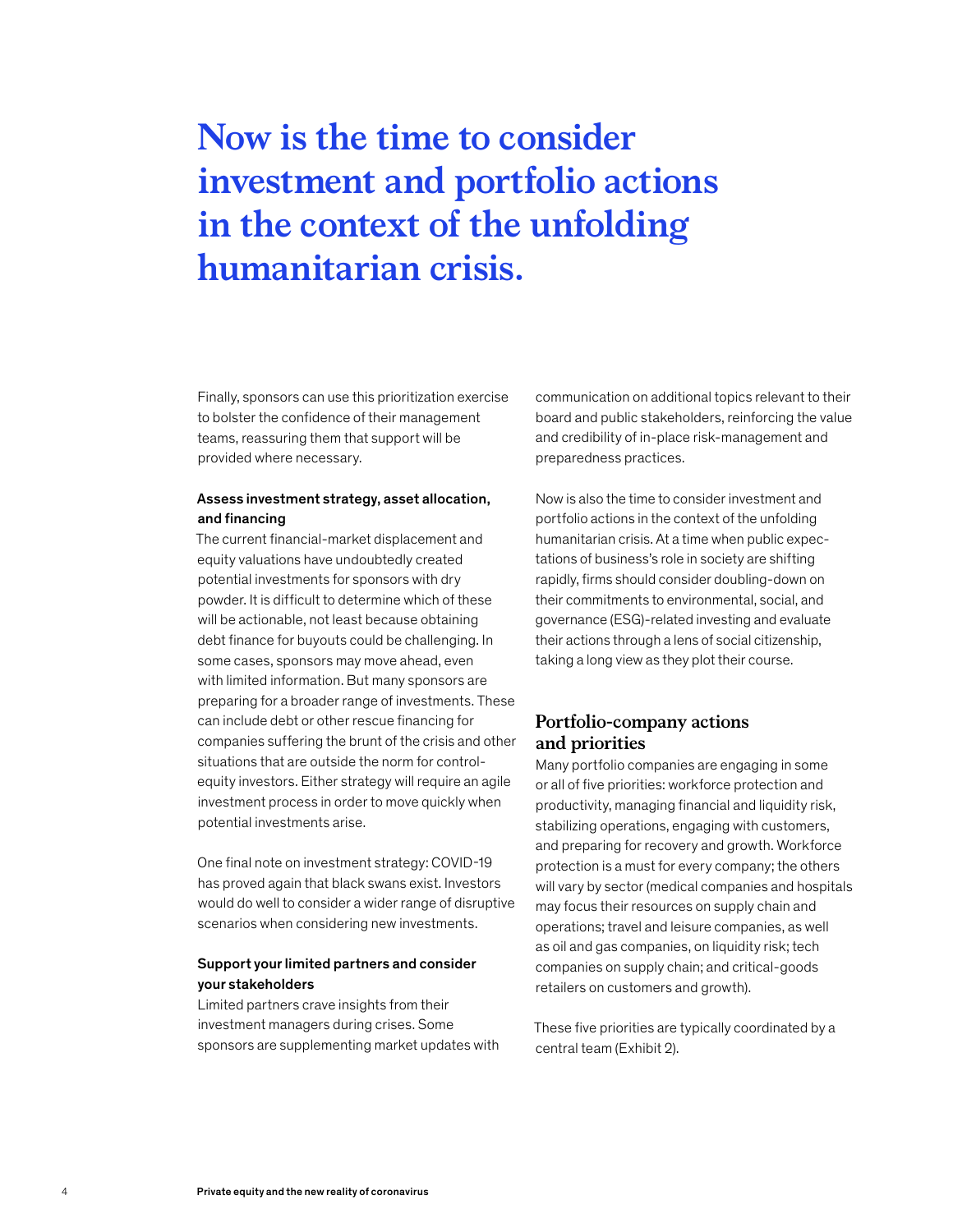#### Exhibit 2

### **A coronavirus playbook is emerging for the portfolio company.**

#### Portfolio-company COVID-19 response playbook<sup>1</sup>

| Establish central executive/team to coordinate   |                                                                                                                                                     |  |
|--------------------------------------------------|-----------------------------------------------------------------------------------------------------------------------------------------------------|--|
| Issue map and management                         | ● Provide single source of truth for issue resolution; tap surge resources where needed                                                             |  |
| Portfolio of actions                             | • Develop trigger-based portfolio of actions across all work streams                                                                                |  |
| Leadership and alignment                         | • Align leaders and sponsors on scenarios; conduct "tabletop" exercises; delegate authority<br>for agile decision making                            |  |
| Risk assessment                                  | Identify and review business-continuity risks and single points of failure; develop backup<br>plans for critical functions                          |  |
| Local guidelines                                 | • Understand local government guidelines; ensure compliance as situation evolves                                                                    |  |
| В<br>Ensure safety and productivity of workforce |                                                                                                                                                     |  |
| Workforce policies                               | • Develop policy 2-pagers, escalation criteria, and call trees; build portfolio of preventative<br>actions                                          |  |
| 2-way outreach                                   | <b>Ensure multichannel communications and confidential-feedback/reporting channels</b>                                                              |  |
| Contractor management                            | Align contractor policies and incentives for real-estate contractors                                                                                |  |
|                                                  | Work-from-home infrastructure C Create 3 tiers (all, some, or none); ensure adequate training, VPN, telephony, and broadband                        |  |
| On-site-work norms                               | Stagger work shifts and times; promulgate social-distancing norms; run health checks; collect<br>productivity ideas                                 |  |
| Issue management                                 | • Create single-source-of-truth "issues map," with clear resolution owners and deadlines                                                            |  |
| Stakeholder engagement                           | • Collaborate with local and federal regulators and public-health officials                                                                         |  |
|                                                  |                                                                                                                                                     |  |
| Stress-test liquidity and bolster balance sheets |                                                                                                                                                     |  |
| Scenario definition                              | • Define relevant scenarios based on latest epidemiological and economic outlooks                                                                   |  |
| Liquidity stress tests                           | ● Assess financial and liquidity outlooks under various scenarios                                                                                   |  |
|                                                  | Adequate-liquidity assessment © Develop and implement appropriate cash-management strategy, given stress-test outcomes;<br>stand up "cash war room" |  |
| Customer-risk assessment                         | Review client segments for liquidity and repayment risk                                                                                             |  |
| <b>Stabilize operations</b>                      |                                                                                                                                                     |  |
| Supply-chain transparency                        | Ensure cross-tier transparency into suppliers' risks; identify critical parts; find alternative<br>sources                                          |  |
| Available-inventory analysis                     | $\bullet$ Estimate inventory along supply chain, including spares and remanufactured goods                                                          |  |
| Production and distribution<br>optimization      | • Optimize limited production capacity for critical parts                                                                                           |  |
| Logistics                                        | Estimate and accelerate logistics capacity; consider new modes of transport and routes                                                              |  |
| Customer-demand estimate                         | Estimate true customer demand, using direct customer communication and external market<br>insights                                                  |  |
| Manufacturing throughput                         | Safeguard employees and facilities; assess and mitigate potential disruptions to proficiency                                                        |  |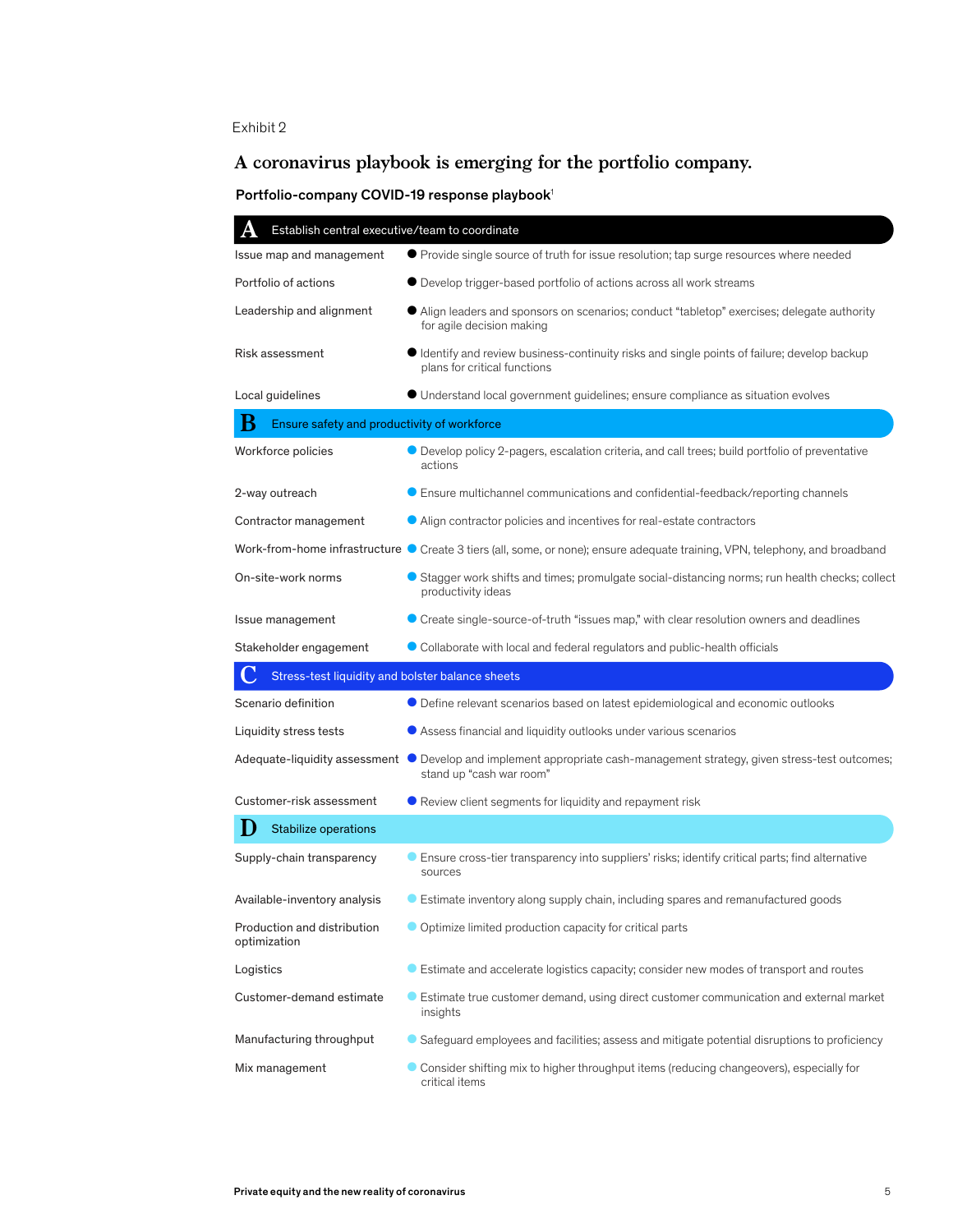#### Exhibit 2 continued

| <b>Engage customers</b>                     |                                                                                                                               |
|---------------------------------------------|-------------------------------------------------------------------------------------------------------------------------------|
| <b>B2B</b> transparency                     | • Engage B2B customers (eg, through a microsite); use scenario-based risk communications                                      |
| Customer protection                         | • Protect customers at every touchpoint, with team training and execution monitoring                                          |
| Customer outreach                           | Talk to customers about recommended practices related to COVID-19, using fact-based<br>reports and situational communications |
| <b>Brand</b>                                | • Anticipate potential challenges, take actions necessary to protect brand                                                    |
| F<br>Prepare for recovery and future growth |                                                                                                                               |
| Overall strategy                            | Consider whether adjustments to overall strategy are necessary                                                                |
| Budget                                      | Adjust budgets and goals for current environment; review and prioritize capital investments                                   |
| M&A strategy                                | Develop and execute add-on strategy; consider divestiture of noncore assets                                                   |
| Growth investment                           | Judiciously invest to gain market share; prepare for long-term growth (as permitted by<br>liquidity constraints)              |
| Exit preparation                            | Build postrecovery exit narrative (for companies closer to end of natural holding period)                                     |

1 Based on discussions with risk/health professionals and >200 companies across sectors and on insights from public and private corporations that successfully navigated the 2008–09 recession. Not exhaustive or applicable for every portfolio company; requires tailoring for specific circumstances.

In the following sections, we outline how portfolio companies are approaching some of these priorities.

#### Set up a 'cash war room' to manage financial and liquidity risk

Consolidation can only be successful with a deliberate approach.

Companies in sectors with especially tight liquidity or hugely reduced customer demand may benefit from standing up a dedicated "cash war room." This team typically focuses on three tasks:

- *Rapid assessment of risk and potential cash savings.* This assessment, based on internal data and some publicly available sources, includes modeling cash flow to view balances under different scenarios (Exhibit 3).
- *Identification of cash levers.* This step includes a review of the balance sheet and proposing cash-generation levers for major asset and liability categories. Many portfolio companies

are exploring ways to restructure or refinance while debt is available and comparatively cheap. Simultaneously, a working-capital diagnostic can highlight potential short-term cash releases.

— *Collaboration with business leaders and outside experts.* This step allows companies to address urgent issues related to liquidity and crisis management.

The war room can work entirely remotely yet in constant cooperation with the portfolio company's CFO, treasurer, and executive team. A dashboard of balance-sheet and cash-flow diagnostics, shared virtually over any confidential platform, can help maintain oversight and keep focus on the most important levers.

#### Stabilize operations

Portfolio companies should move to assess operational risk rapidly and, when necessary, stabilize their operations. This will vary widely by sector. For example, many manufacturing companies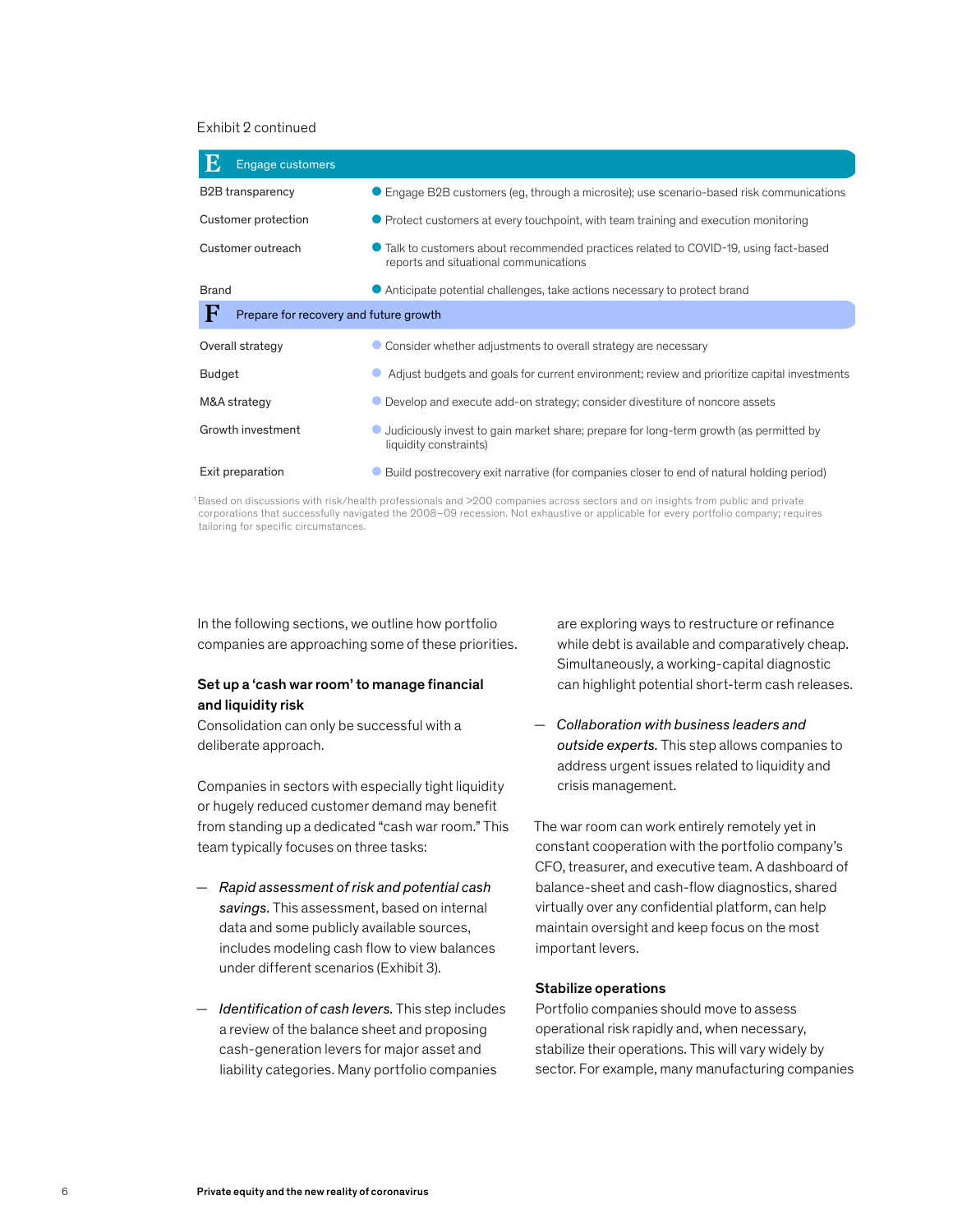#### Exhibit 3

scenario, \$ billion

Q1

#### Portfolio companies must stress-test their financials against a variety **of scenarios.**

Original projection — Effect of market risk — Effect of refinancing risk — Severe-downside scenario



Illustrative leverage projection,

ratio of debt to cash and revolving credit



Net leverage under severe-downside scenario



are moving swiftly to create visibility into their supply chains, even in advance of potential issues, given the rapid shifts in customer demand. This can include analyzing available inventory (some is often hidden along the chain), comparing it with demand forecasts (which can be refined through direct customer communications and external market insights), and identifying alternative supply sources for critical parts. For example, some portfolio companies may look to source parts from vendors in regions with slower demand to supply more active factories. Manufacturers might also consider how to optimize production, distribution, and logistics. New production methods, vendors, and routes may be necessary to avoid supply disruptions.

For service-oriented businesses, capacity planning and demand management are important levers to consider to maintain effective operations. For example, for one communications-services business, maintaining call-center capacity was the most urgent operations concern.

It's also important to consider risks to critical counterparties, such as suppliers and customers. Portfolio companies may need to work closely with and even support counterparties, especially smalland medium-size businesses, to maintain stability. Several public companies have been noteworthy leaders in this regard.